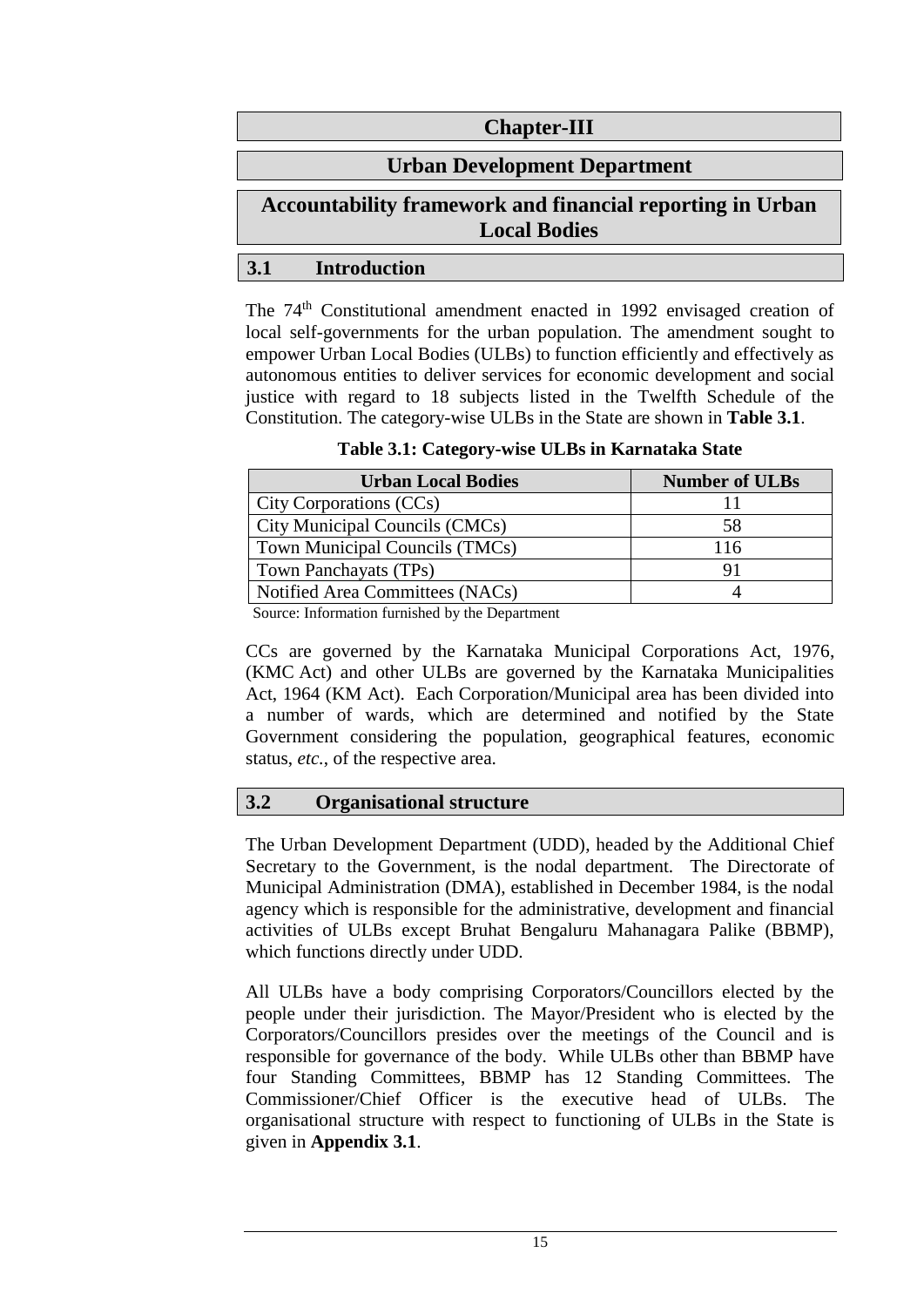## **3.3 Devolution of Functions**

The 74<sup>th</sup> Constitutional amendment envisaged devolution of 18 functions listed in the Twelfth Schedule of the Constitution to ULBs. As per the information furnished (November 2017) by the Director of Municipal Administration, the State Government had transferred 17 functions, and Fire Services function had not been transferred to ULBs.

## **3.4 Accountability framework**

#### *3.4.1 Powers of the State Government*

As per the Acts governing ULBs, the State Government has the following powers for monitoring the proper functioning of ULBs:

- $\triangleright$  to frame rules to carry out the purposes of KMC and KM Acts;
- $\triangleright$  to dissolve those ULBs which fail to perform or default in the performance of any of the duties imposed on them;
- $\triangleright$  to cancel a resolution or decision taken by ULBs if the State Government is of the opinion that it has not been legally passed or is in excess of the powers conferred by provisions of the Acts; and
- $\triangleright$  to regulate classification, method of recruitment, conditions of service, pay and allowance, discipline and conduct of the staff and officers of ULBs.

## *3.4.2 Vigilance mechanism*

The Lokayukta appointed by the State Government has the power to investigate and report on allegations or grievances relating to the work and conduct of officers and employees of ULBs.

#### *3.4.3 Audit mandate*

**3.4.3.1** The Principal Director, Karnataka State Audit and Accounts Department (KSAD), is the primary Auditor of ULBs in terms of KMC and KM Acts. The status of audit by KSAD during the period 2013-14 to 2017-18 in respect of ULBs is shown in **Table 3.2**.

**Table 3.2: Statement showing the details of audit of ULBs by KSAD as of December 2018**

| Year        |              | cc             |              | <b>CMC</b>     | <b>TMC/TP/NAC</b> |                |  |
|-------------|--------------|----------------|--------------|----------------|-------------------|----------------|--|
|             | <b>Total</b> | <b>Audited</b> | <b>Total</b> | <b>Audited</b> | <b>Total</b>      | <b>Audited</b> |  |
| 2013-14     |              |                | 44           | 43             | 168               | 167            |  |
| 2014-15     |              |                | 44           | 39             | 168               | 166            |  |
| $2015 - 16$ |              |                | 56           | 48             | 208               | 189            |  |
| 2016-17     |              |                | 56           | 37             | 208               | 163            |  |
| 2017-18     |              |                | 56           |                | 210               | 78             |  |

Source: Information furnished by KSAD

**3.4.3.2** The State Government entrusted (May 2010) the audit of accounts of all ULBs except NACs to the Comptroller and Auditor General of India (CAG) under Section 14 (2) of CAG's Duties, Powers and Conditions of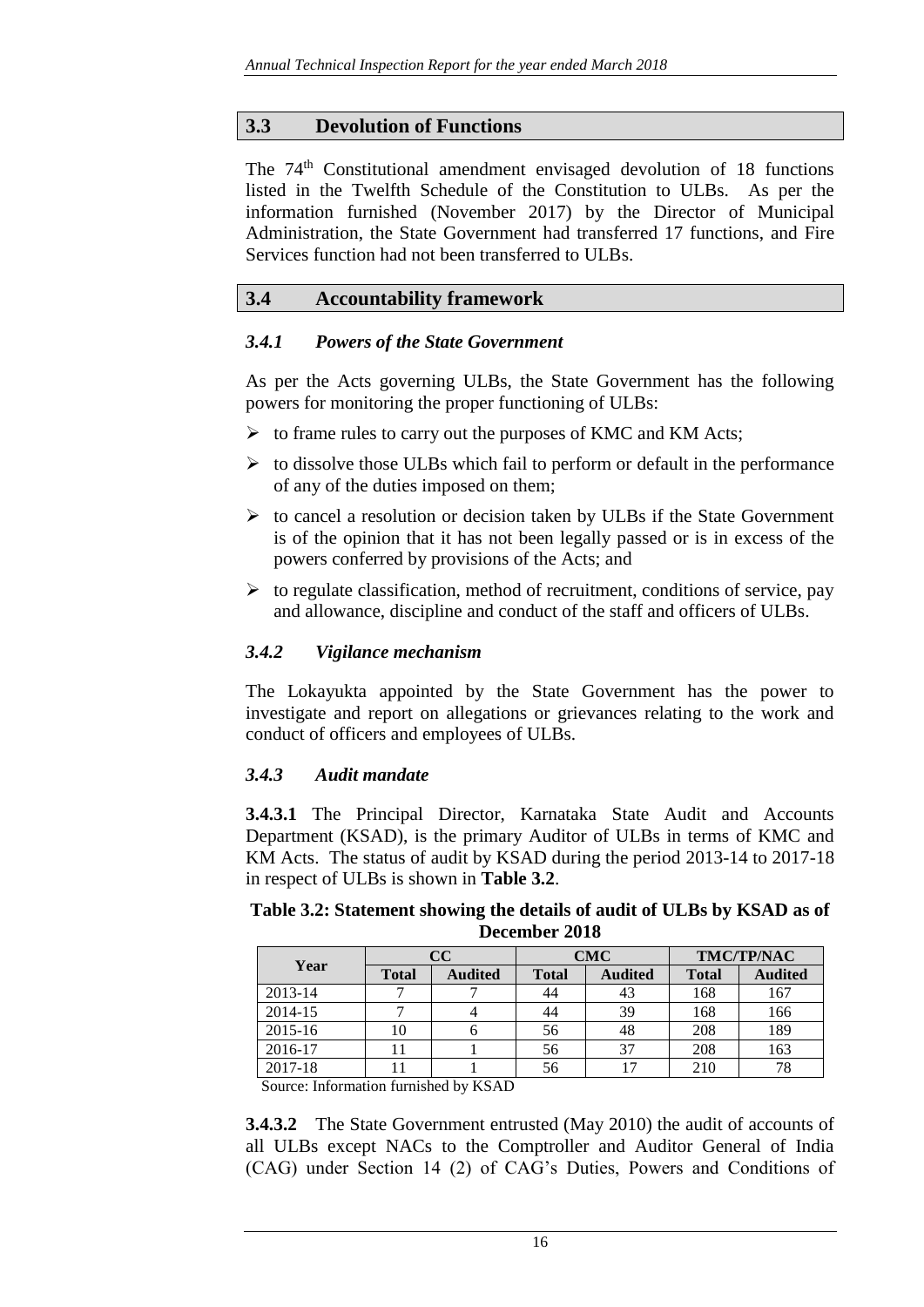Service (DPC) Act, 1971, with effect from 2008-09 and under Technical Guidance and Supervision (TGS) with effect from 2011-12 onwards, by amending the statutes (October 2011). At the end of March 2018, 135 ULBs were audited under TGS module for the year 2017-18.

## *3.4.4 Response to Inspection Reports*

As of March 2018, 445 Inspection reports (IRs) consisting of 8,261 paragraphs were outstanding in various ULBs as detailed in **Table 3.3**.

## **Table 3.3: Statement showing the details of outstanding IRs and paragraphs up to the audit period 2016-17**

|            |       |                                                                              |       | 2015-16                                       |       | 2016-17    |              |            | <b>Total</b> |
|------------|-------|------------------------------------------------------------------------------|-------|-----------------------------------------------|-------|------------|--------------|------------|--------------|
| <b>IRs</b> | Paras | <b>IRs</b>                                                                   | Paras | <b>IRs</b>                                    | Paras | <b>IRs</b> | <b>Paras</b> | <b>IRs</b> | <b>Paras</b> |
| 110        | 1.321 | 77                                                                           | 1.773 | 53                                            | 1.502 | 56         | 1.720        | 296        | 6,316        |
| 19         | 341   | 59                                                                           | 674   | 45                                            | 645   | 26         | 285          | 149        | 1,945        |
| 129        | 1.662 | 136                                                                          | 2.447 | 98                                            | 2.147 | 82         | 2.005        | 445        | 8,261        |
|            |       | 5 to 10 years<br>$(2008-09)$ to<br>$2012 - 13$<br>Compact Leonardian Demonts |       | 3 to 5 years<br>$(2013-14)$ to<br>$2014 - 15$ |       |            |              |            |              |

Source: Inspection Reports

Out of 445 IRs outstanding, 265 IRs (60 *per cent*) containing 4,109 paragraphs (50 *per cent*) were pending for more than three years, indicating inadequate action on the part of ULBs. The details about IRs and paragraphs outstanding are in **Appendix 3.2**.

#### *3.4.5 Internal Audit*

The State Government did not have an Internal Audit Wing to oversee the functions of ULBs. The DMA stated that the Government approved (August 2018) the upgradation of the Directorate of Municipal Administration and has sanctioned additional posts, which would be utilised for establishing the internal audit wing.

#### *3.4.6 Property Tax Board*

The Thirteenth Finance Commission recommended that State Governments must put in place a state level Property Tax Board, which would assist all municipalities and municipal corporations in the State to put in place an independent and transparent procedure for assessing property tax. Further, Sections 102A to 102Y under Chapter IX-A of KMC Act provide for establishment of the Karnataka Property Tax Board by the State Government.

The Property Tax Board was not yet established in the State (November 2018).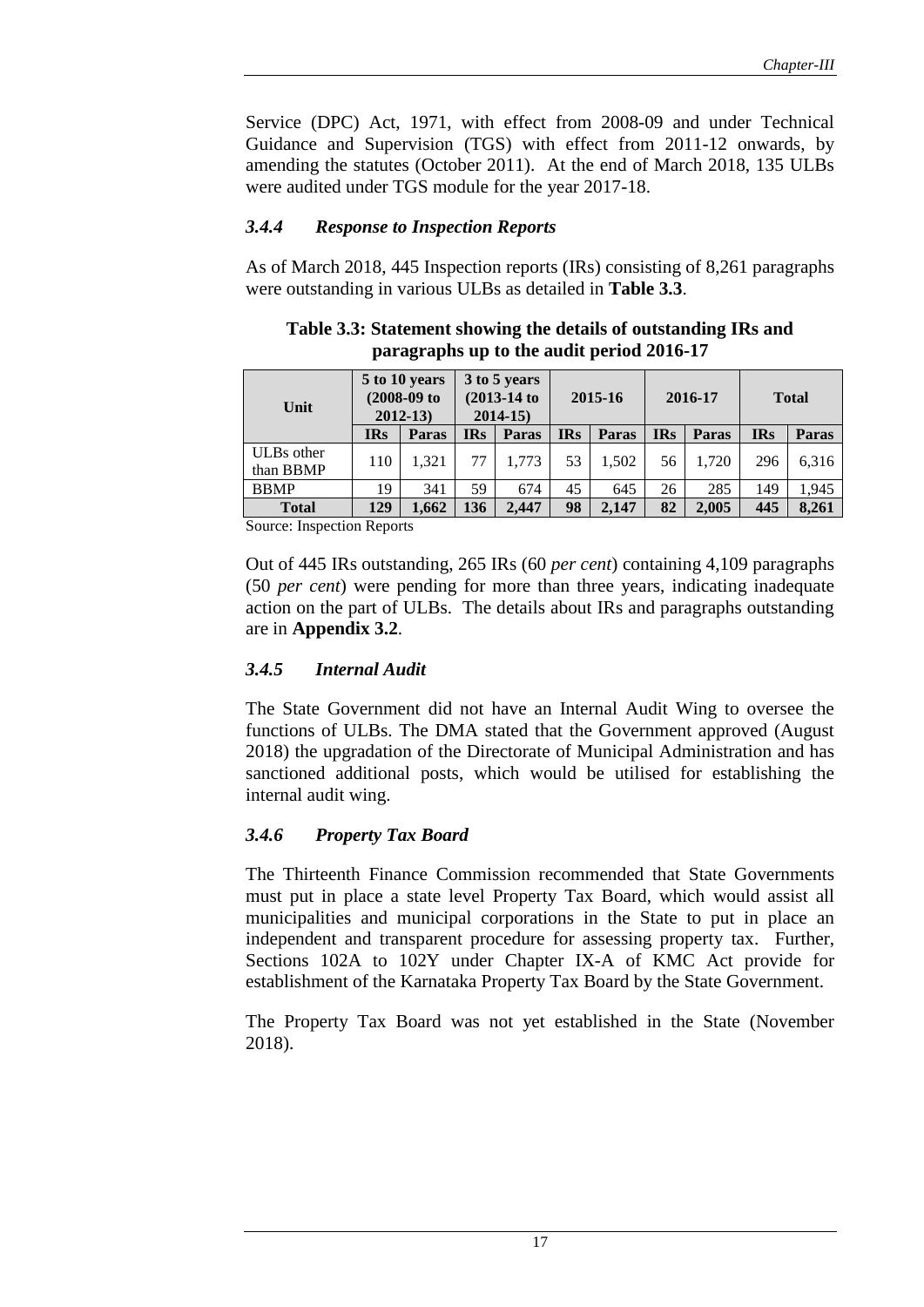## **3.5 Financial profile and reporting framework**

## *3.5.1 Financial profile*

#### **3.5.1.1 Resources of Urban Local Bodies**

The finances of ULBs include receipts from own sources, grants and assistance from Government of India (GoI)/State Government and loans from financial institutions or nationalised banks as the State Government may approve. ULBs do not have a large independent tax domain. The property tax on land and buildings is the mainstay of ULB's own revenue. While the authority to collect certain taxes is vested with ULBs, the authority pertaining to the rates and revision thereof, procedure of collection, method of assessment, exemptions, concessions, *etc.*, is vested with the State Government. The own non-tax revenue of ULBs comprises fee for sanction of plans/mutations, water charges, *etc*.

#### **3.5.1.2 Release of grants to Urban Local Bodies**

The details of grants<sup>7</sup> released by the State Government to ULBs during the period 2013-14 to 2017-18 are shown in **Table 3.4**.

|              |               |                    |               |                           |               |                           |               |                           |               | $(\overline{\tau}$ in crore) |  |
|--------------|---------------|--------------------|---------------|---------------------------|---------------|---------------------------|---------------|---------------------------|---------------|------------------------------|--|
| <b>ULBs</b>  |               | 2013-14            | 2014-15       |                           | 2015-16       |                           |               | 2016-17                   | 2017-18       |                              |  |
|              | <b>Budget</b> | Grants<br>released | <b>Budget</b> | <b>Grants</b><br>released | <b>Budget</b> | <b>Grants</b><br>released | <b>Budget</b> | <b>Grants</b><br>released | <b>Budget</b> | <b>Grants</b><br>released    |  |
| CCs          | 4.348         | 3.632              | 4.956         | 4.372                     | 4.435         | 4,307                     | 4.233         | 4.099                     | 5.000         | 4,457                        |  |
| CMCs/TMCs    | .629          | 1,139              | 1.589         | 1,365                     | 1.644         | 1,555                     | .488          | 1,368                     | 1,754         | 1,660                        |  |
| TPs/NACs     | 344           | 248                | 312           | 273                       | 233           | 214                       | 259           | 219                       | 383           | 373                          |  |
| <b>Total</b> | 6,321         | 5,019              | 6,857         | 6.010                     | 6.312         | 6,076                     | 5,980         | 5,686                     | 7,137         | 6,490                        |  |

**Table 3.4: Statement showing release of grants**

Source: State Budget Estimates and Finance Accounts

It can be observed from the table that the allocated quantum of funds was not released to ULBs during any of the years from 2013-14 to 2017-18. The actual releases to ULBs showed an increasing trend during the years 2013-14 to 2017-18 except during 2016-17 when the releases decreased by six *per cent* as compared to 2015-16.

#### **3.5.1.3 Short release of funds**

 $\overline{a}$ 

As per recommendations (December 2008) of the Third State Finance Commission and decision of the State Government (October 2011), 10 *per cent* (₹9,360.69 crore) of Non-Loan Net Own Revenue Receipts (NLNORR) was to be released to ULBs during 2017-18. As against this, the State Government had only released 6.93 *per cent* (`6,489.76 crore) of NLNORR ( $\overline{z}93,606.91$  crore), resulting in short release of  $\overline{z}2,870.93$  crore to ULBs during 2017-18.

Grants include State Finance Commission grants, Fourteenth Finance Commission grants, grants released for Centrally sponsored schemes and State schemes.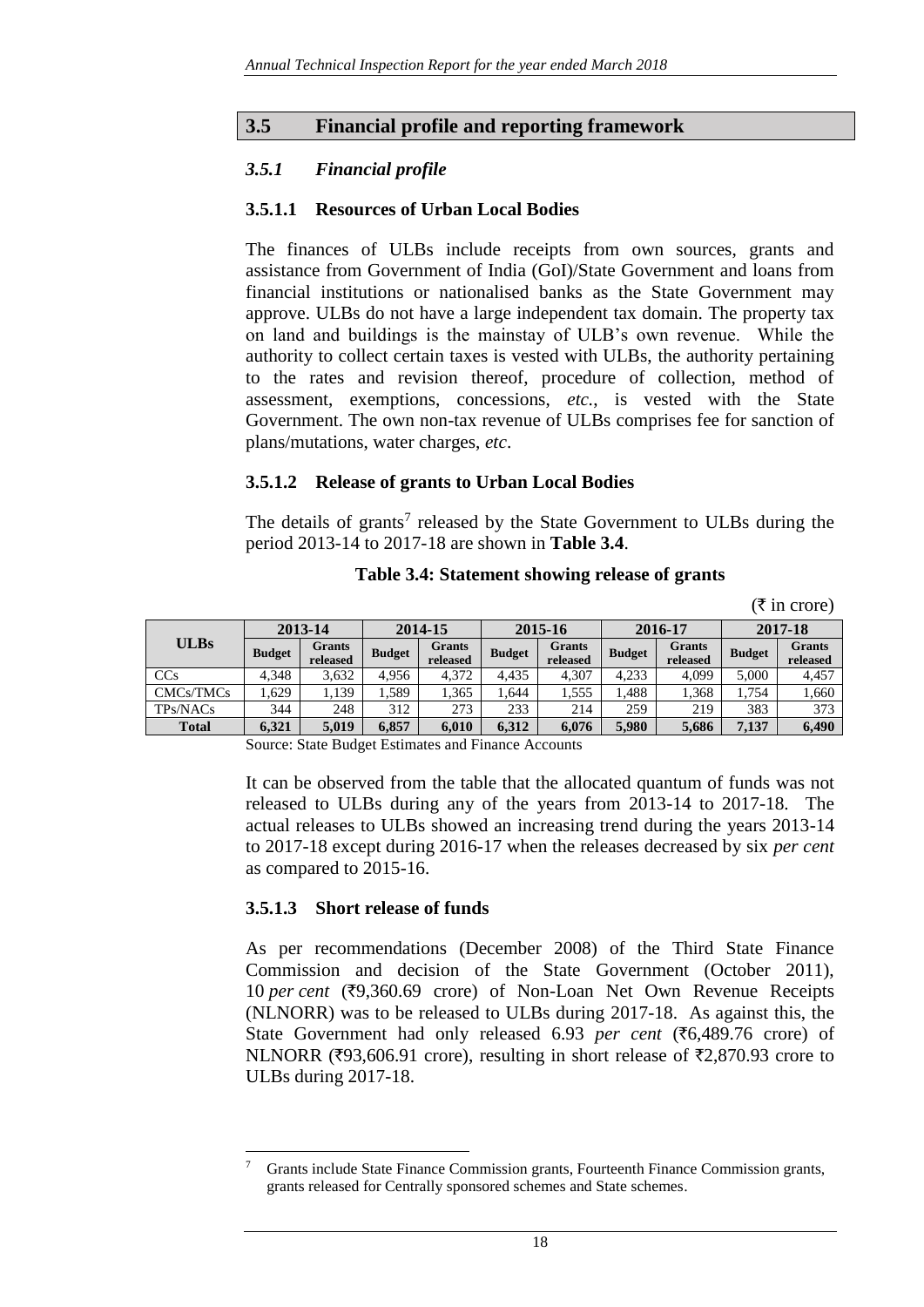## **3.5.1.4 Release of Fourteenth Finance Commission grants**

GoI released total basic grants of  $\overline{899.25}$  crore, in two equal instalments to ULBs during the year 2017-18. However, the performance grants for the year 2017-18 were not released as of March 2018.

#### **3.5.1.5 Status of collection of Property Tax**

The State Government had introduced the Self-Assessment Scheme (SAS) for payment of property tax applicable to all Municipalities of the State with effect from 1 April 2002. The position of property tax demanded, collected and outstanding at the end of March 2018 in respect of all ULBs (except BBMP) and targets fixed and collections against targets in respect of BBMP are shown in **Tables 3.5** and **3.6** respectively.

#### **Table 3.5: Position of demand, collection and balance of Property Tax in ULBs**

|         |                           |                                  |                        |                   |                | $(\overline{\tau}$ in crore)                   |
|---------|---------------------------|----------------------------------|------------------------|-------------------|----------------|------------------------------------------------|
| Year    | <b>Opening</b><br>balance | <b>Current</b><br>year<br>demand | <b>Total</b><br>demand | <b>Collection</b> | <b>Balance</b> | Percentage of<br>collection to<br>total demand |
| 2013-14 | 218.19                    | 368.44                           | 586.63                 | 364.95            | 221.68         | 62                                             |
| 2014-15 | 221.68                    | 458.01                           | 679.69                 | 423.44            | 256.25         | 62                                             |
| 2015-16 | 256.25                    | 569.67                           | 825.92                 | 481.27            | 344.65         | 58                                             |
| 2016-17 | 344.65                    | 679.46                           | 1,024.11               | 553.56            | 470.55         | 54                                             |
| 2017-18 | 470.55                    | 774.15                           | 1,244.70               | 674.09            | 570.61         | 54                                             |

Source: Details furnished by DMA

From the above table, it can be seen that arrears of property tax had increased from  $\overline{221.68}$  crore in 2013-14 to  $\overline{570.61}$  crore in 2017-18 and the collection decreased from 62 *per cent* during 2013-14 to 54 *per cent* during 2017-18.

**Table 3.6: Position of target and collection of property tax in BBMP**

| Year | <b>Budget estimate</b> | <b>Actual collection</b> |  | <b>Percentage of collection</b> |
|------|------------------------|--------------------------|--|---------------------------------|
|      |                        |                          |  | $(\overline{\xi}$ in crore)     |

| Year    | <b>Budget estimate</b> | <b>Actual collection</b> | <b>Percentage of collection</b> |
|---------|------------------------|--------------------------|---------------------------------|
| 2013-14 | 3,200.00               | 908.06                   | 28                              |
| 2014-15 | 2,135.00               | 1,176.01                 | 55                              |
| 2015-16 | 1,900.00               | 1,244.98                 | 66                              |
| 2016-17 | 2,300.00               | 1,452.57                 | 63                              |
| 2017-18 | 2,600.00               | 1,551.90                 |                                 |

Source: Budget and details furnished by BBMP

BBMP did not achieve the targets for collection of property tax during the period 2013-14 to 2017-18 and the collection decreased from 66 *per cent* during 2015-16 to 60 *per cent* during 2017-18.

#### **3.5.1.6 Non/short remittance of cess**

Section 108A of KMC Act provides for levy and collection of Property Tax along with the applicable cess such as health, library and beggary cess in respect of City Corporations including BBMP. Further, Section 4A of the Health Cess Act, 1962, Section 30 (4) of the Karnataka Public Libraries Act,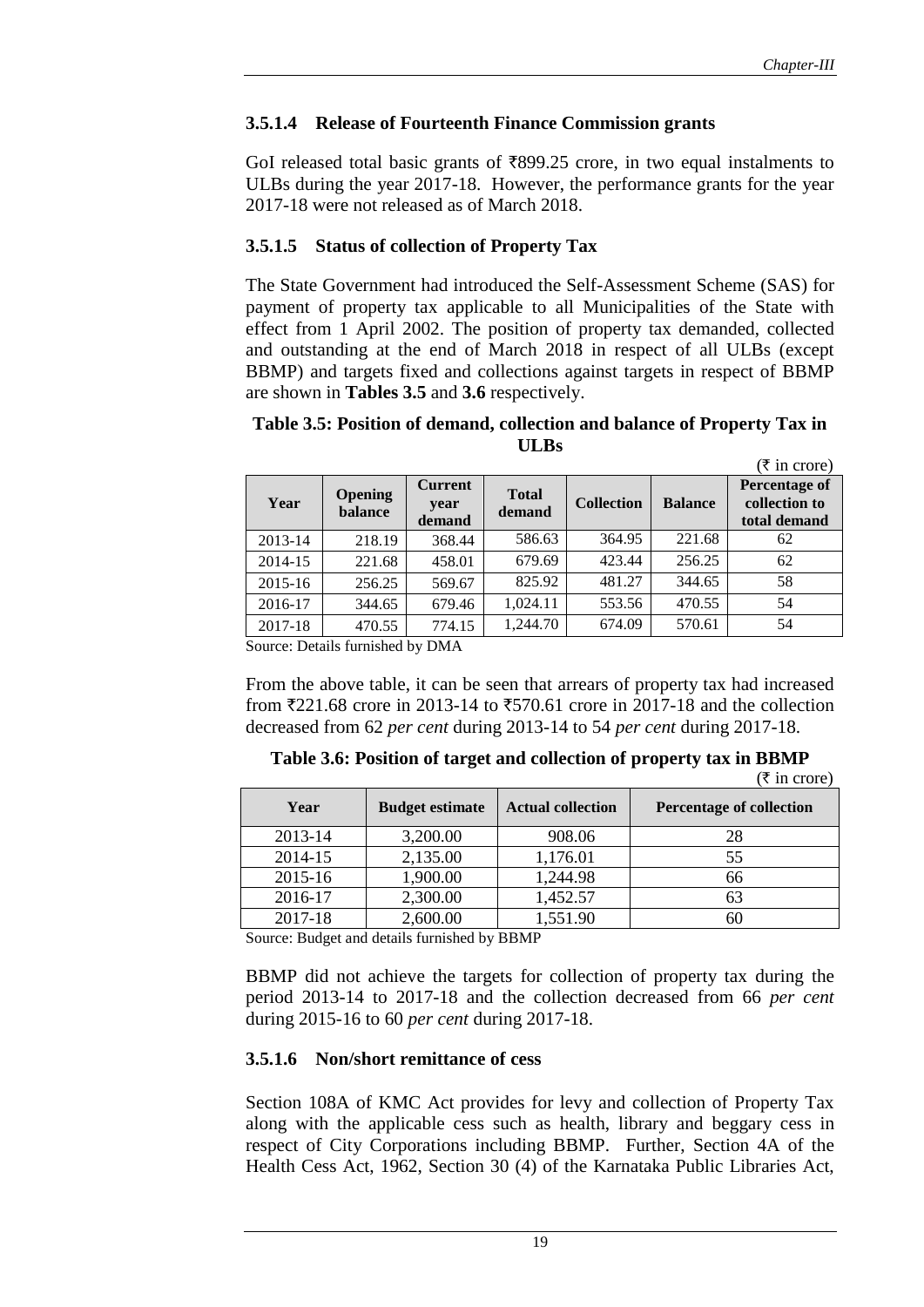1965 and Section 31 of the Karnataka Prohibition of Beggary Act, 1975 state that the cess<sup>8</sup> collected by the local authorities as per the respective Cess Acts shall be remitted to the departments concerned and the local bodies are entitled to deduct 10 *per cent* of cess collected and retain as collection charges.

Scrutiny of the information furnished by DMA and BBMP showed that huge balances of cess collected during the period 2013-14 to 2017-18 were not remitted to the departments concerned as detailed in the **Table 3.7** and **Table 3.8** respectively:

| Table 3.7: Details of Collection, remittance and balance of cesses in ULBs |  |
|----------------------------------------------------------------------------|--|
| (other than BBMP)                                                          |  |

|         |                                      |       |                    |        |                     |       |       |       |                     |       | $(\bar{\tau}$ in crore) |       |
|---------|--------------------------------------|-------|--------------------|--------|---------------------|-------|-------|-------|---------------------|-------|-------------------------|-------|
|         |                                      |       | <b>Health Cess</b> |        | <b>Library Cess</b> |       |       |       | <b>Beggary Cess</b> |       |                         |       |
| Year    | <b>OB</b>                            | C     | R                  | CB     | <b>OB</b>           | C     | R     | CB    | <b>OB</b>           | C     | $\bf{R}$                | CB    |
| 2013-14 | 152.94                               | 39.79 | 16.69              | 176.04 | 28.87               | 16.08 | 14.27 | 30.68 | 30.76               | 8.03  | 8.07                    | 30.72 |
| 2014-15 | 176.04                               | 47.42 | 20.65              | 202.81 | 30.68               | 19.11 | 13.99 | 35.80 | 30.72               | 9.68  | 6.58                    | 33.82 |
| 2015-16 | 202.81                               | 52.07 | 15.56              | 239.32 | 35.80               | 21.45 | 16.63 | 40.62 | 33.82               | 10.49 | 7.15                    | 37.16 |
| 2016-17 | 239.32                               | 59.47 | 26.97              | 271.82 | 40.62               | 24.59 | 19.58 | 45.63 | 37.16               | 18.95 | 44.96                   | 11.15 |
| 2017-18 | 271.82                               | 67.06 | 24.91              | 313.97 | 45.63               | 26.84 | 18.77 | 53.70 | 11.15               | 16.77 | 8.72                    | 19.20 |
|         | Source: Information furnished by DMA |       |                    |        |                     |       |       |       | C: Collected        |       | R: Remitted             |       |

It can be seen from the above table that the ULBs in the State have not remitted ₹313.97 crore of health cess, ₹53.70 crore of library cess and ₹19.20 crore of beggary cess to the departments concerned.

**Table 3.8: Details of collection, remittance and balance of cesses in BBMP**  $(\bar{\tau}$  in crore)

|              | $\lambda$ in vivie |                    |                |           |                     |                |                     |                 |                |  |  |  |
|--------------|--------------------|--------------------|----------------|-----------|---------------------|----------------|---------------------|-----------------|----------------|--|--|--|
| Year         |                    | <b>Health cess</b> |                |           | <b>Library cess</b> |                | <b>Beggary cess</b> |                 |                |  |  |  |
|              | <b>Collected</b>   | <b>Remitted</b>    | <b>Balance</b> | Collected | <b>Remitted</b>     | <b>Balance</b> | <b>Collected</b>    | <b>Remitted</b> | <b>Balance</b> |  |  |  |
| 2013-14      | 136.20             |                    | 136.20         | 54.48     | 18.50               | 35.98          | 27.24               | 15.00           | 12.24          |  |  |  |
| 2014-15      | 176.40             |                    | 76.40          | 70.56     | 8.00                | 62.56          | 35.28               | 5.00            | 30.28          |  |  |  |
| 2015-16      | 186.74             |                    | 186.74         | 74.69     | 58.08               | 16.61          | 37.34               | 12.67           | 24.67          |  |  |  |
| 2016-17      | 217.88             |                    | 217.88         | 87.15     | 50.00               | 37.15          | 43.57               | 20.00           | 23.57          |  |  |  |
| 2017-18      | 232.78             |                    | 232.78         | 93.11     | 14.00               | 79.11          | 46.56               | 19.22           | 27.34          |  |  |  |
| <b>Total</b> | 950.00             |                    | 950.00         | 379.99    | 148.58              | 231.41         | 189.99              | 71.89           | 118.10         |  |  |  |

Source: Information furnished by BBMP

l

While BBMP had not remitted the entire health cess of  $\overline{z}950$  crore collected to the State Government, the balance of library cess ( $\overline{\tau}$ 231.41 crore) and beggary cess ( $\overline{\tau}$ 118.10 crore) was not remitted to the departments concerned.

#### **3.5.1.7 Non-remittance of education cess**

Section 2 of the Karnataka (Enhancement of Certain Cesses) Act, 1976 through amendment to Chapter III of the Karnataka Compulsory Primary Education Act, 1961 (KCPEA, 1961), stipulated that for the purpose of providing the cost of promoting primary education in the State, education cess shall be levied at the rate of 10 paise in the rupee on (i) land revenue, (ii) state revenue mentioned in Schedule A and (iii) items of tax mentioned in Schedule B<sup>9</sup>. Section 17-A stated that local authority shall be entitled to deduct

<sup>8</sup> Health cess: 15 *per cent* on the property tax collected; Library cess: six *per cent* on the property tax collected and Beggary cess: three *per cent* on the property tax collected.

Taxes on buildings and lands and taxes on vehicles and animals.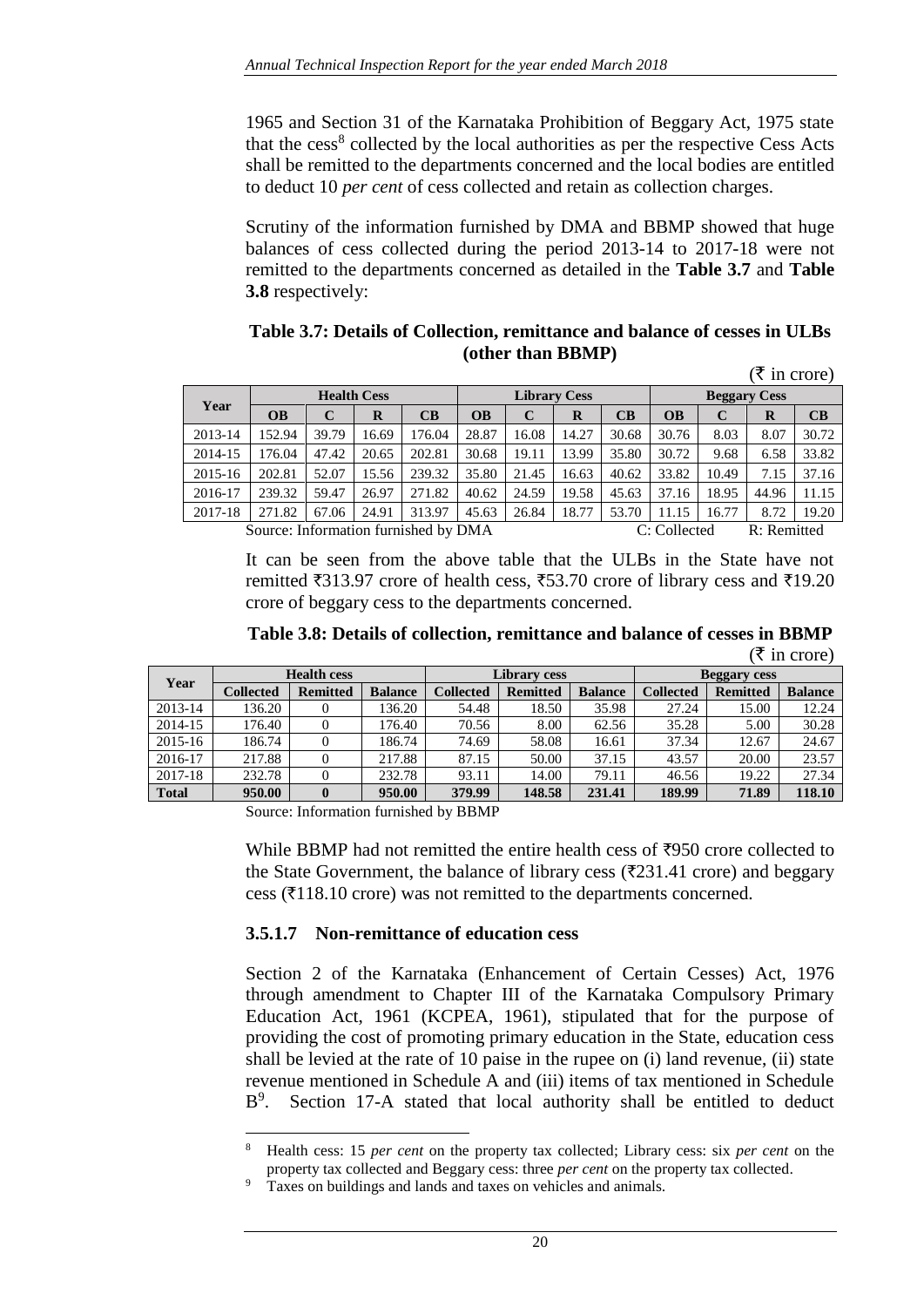ten *per cent* of the amount recovered as the cost of collection and the balance shall be paid to the State Government. Further, Section 146(1) of the Karnataka Education Act, 1983<sup>10</sup> (KEA, 1983), repealed the KCPEA, 1961 and there was no stipulation for levy and collection of education cess in the KEA, 1983.

However, test check of records in 13 ULBs showed that these ULBs had a balance of  $\text{\textsterling}50.98$  lakh of education cess as of March 2017. The DMA replied (July 2018) that out of 13 ULBs, 10 ULBs had remitted the cess and  $3<sup>11</sup>$  ULBs would remit the remaining cess of  $\overline{57.30}$  lakh in stages.

#### **3.5.1.8 Release of duty on transfer of immovable properties**

As per Section 140 of Karnataka Municipal Act, 1976, the duty on transfer of immovable property shall be levied in the form of a surcharge at the rate of two *per cent* of the duty imposed by the Karnataka Stamp Act, 1957, on instruments of sale, gift, mortgage, exchange and lease in perpetuity of immovable property situated within the limits of a larger urban area. The entire amount collected in respect of the lands and other properties situated in the urban areas shall be passed on to ULBs in the State, in proportion to the population of the ULBs by the Inspector General of Registration and Commissioner of Stamps (IGR) after deducting 10 *per cent* towards collection charges.

The duty on transfer of immovable properties of  $\bar{\tau}$ 21.19 crore for the year 2014-15 and 2015-16 was released to ULBs only during December 2017 and the duty on transfer of immovable properties to ULBs for the year 2016-17 and 2017-18 was not transferred (October 2018). IGR stated (October 2018) that duty on transfer of immovable properties would be transferred after receipt of complete information from all the District Registrars and necessary reconciliation.

#### *3.5.2 Reporting framework*

 $\overline{a}$ 

Financial reporting in the public sector is a key element of accountability. On the recommendations of Eleventh Finance Commission, GoI had entrusted the responsibility of prescribing appropriate accounting formats for ULBs to CAG.

The Ministry of Urban Development, GoI had developed the National Municipal Accounts Manual (NMAM) as recommended by CAG's Task Force. The State Government brought out the Karnataka Municipalities Accounting and Budgeting Rules, 2006 (KMABR), based on NMAM with effect from 1 April 2006. KMABR was introduced in a phased manner in all ULBs except BBMP. As of 31 March 2018, all ULBs were preparing fund based accounts in double entry system. BBMP was maintaining Fund Based Accounting System (FBAS) based on the Bengaluru Mahanagara Palike (Accounts) Regulations, 2001.

<sup>&</sup>lt;sup>10</sup> The Karnataka Education Act, 1983 came into effect from 1 June 1995.

<sup>&</sup>lt;sup>11</sup> Town Panchayats, Arabhavi (₹0.19 lakh), Kabbur (₹1.60 lakh) and Mallapura (₹5.50 lakh).